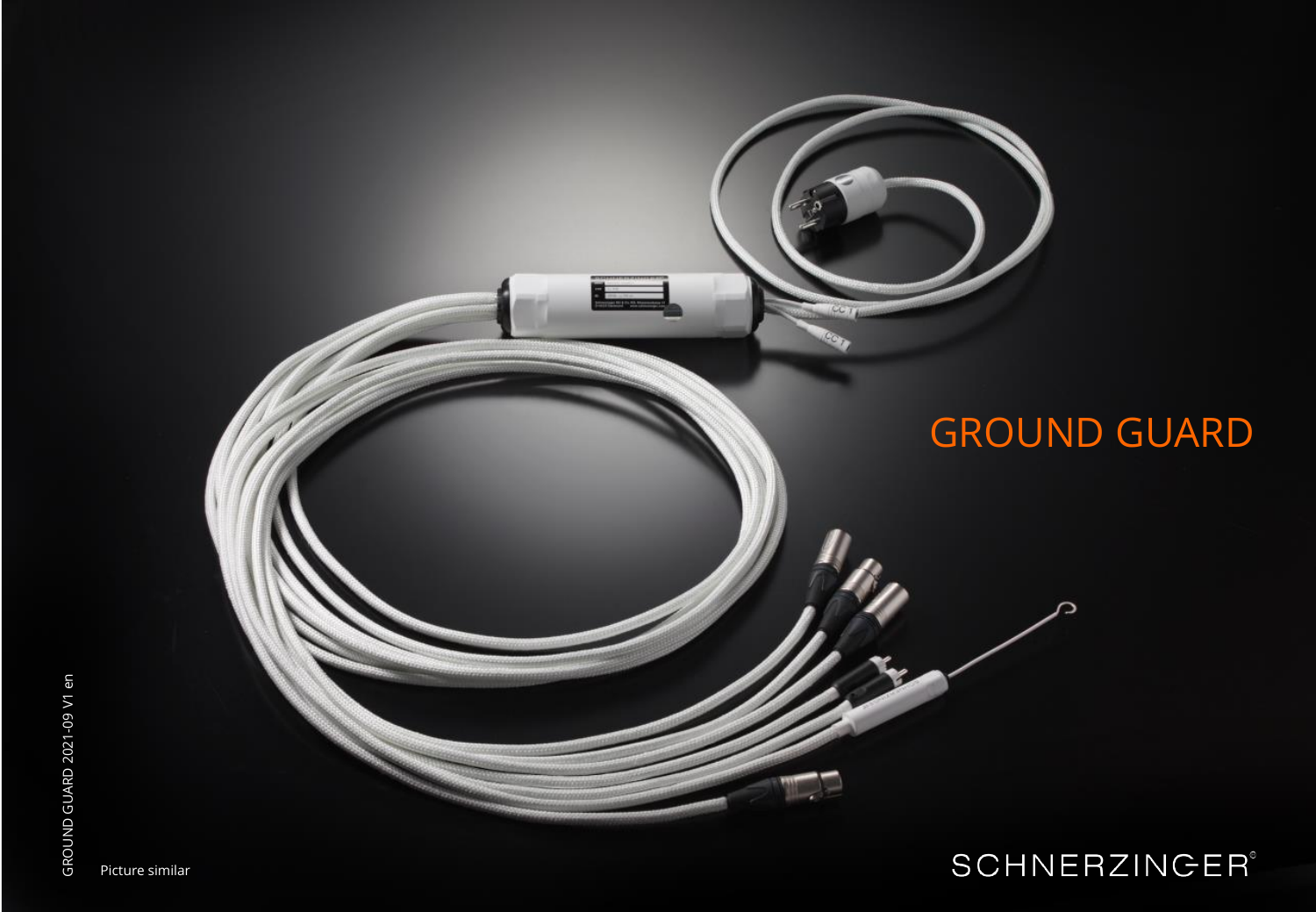Dear customer,

Thank you for your purchase of a SCHNERZINGER product.

Please take the time to precisely read the information in this guide. You will find important instructions to use your product and hints for the optimal integration into your HiFi system.

This guide facilitates your use of the product, promotes understanding its functional characteristics and helps you to obtain the full efficiency of the product.

We hope you enjoy your new SCHNERZINGER product.

Please clean the product with a non-scratching dry duster only. Avoid using cleaning agents.

A potting compound in the devices protects the innovative GIGA CANCELING technology with its particular electrical components specially manufactured for SCHNERZINGER against direct access and screening via X-ray or magnetic field applications. A slight rustling caused by this potting compound is normal and does not result in any functional impairment. There are no informed crystals in the devices.

In case of malfunctions contact your SCHNERZINGER dealer. Please do not attempt to service the device yourself or to open it, in that case you will lose your entitlement for our manufacturer warranty.

In the case of damages at the power plug or power cable please initiate an exchange at SCHNERZINGER via your dealer.

# **Package Contents**

#### **GROUND GUARD**

Available models: GROUND GUARD 5, 7 or 8 with 5, 7 or 8 device connections (Supply Lines).

### **Contents**

PROTECTOR SYSTEM GROUND GUARD Connecting the HiFi Components Setting up the GROUND GUARD Lasting effect of the GROUND GUARD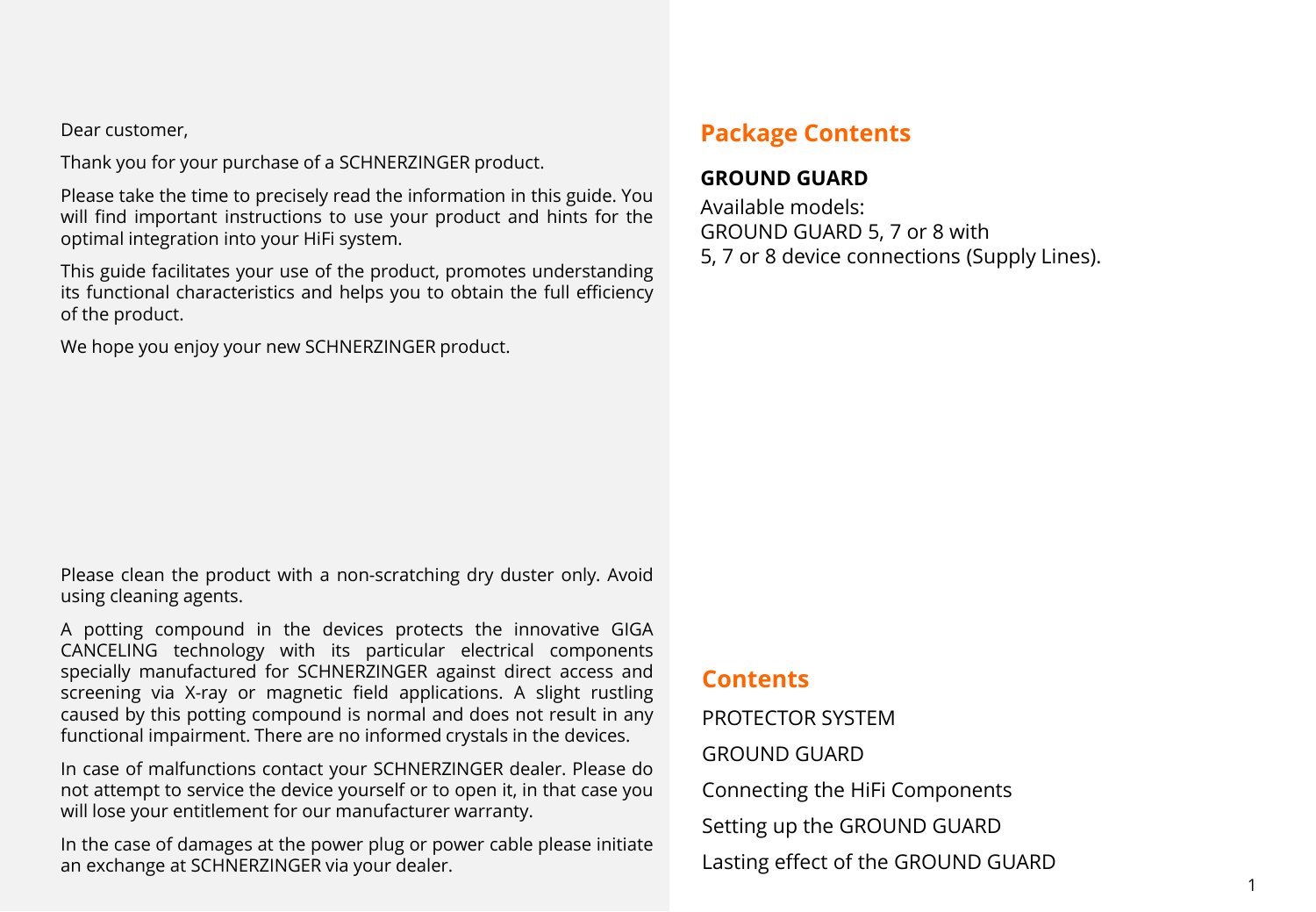## **PROTECTOR SYSTEM**

The music reproduction quality of an audio system is highly affected by low and high frequency electrical interfering fields, caused by Wi-Fi, cellular radio, power lines etc. With the **PROTECTORS** and their integrated trendsetting **GIGA CANCELING** technology, SCHNERZINGER has developed a product category that actively eliminates the sonic effects of low and high frequency interfering fields.

The PROTECTORS significantly enhance the transmission quality of audio systems. The sonic effects include an astonishingly higher spatial depth and resolution as well as increased broad and fine dynamics in music reproduction.

Utilizing the operating principle and efficiency of the GIGA CANCELING technology, the SCHNERZINGER PROTECTORS represent a unique solution in the market.

An important health aspect: protector technology does not increase radiation exposure within the room.

## **GROUND GUARD**

The **GROUND GUARD** extremely effectively clears up grounding resp. ground problems via its 2-channel GIGA CANCELING technology :

- Channel 1 clears up grounding resp. ground problems of the attached devices
- Using the optional GROUND GUARD PROTECTOR, channel 2 clears up interfering fields within the HiFi system power distribution, without slowing down current flow at all.

The GROUND GUARD already has bidirectional operating device connections (Supply Lines) in SCHNERZINGER EXTREME quality and BIDIRECTIONAL PROTECTION. Thus it detects even the smallest earthing or equipotential bonding currents and clears them up completely without allowing further transmission of interfering fields among the connected devices.

Thanks to the application of GIGA CANCELING and BIDIRECTIONAL PROTECTION technology the operating principle and efficiency of the GROUND GUARD are unrivaled.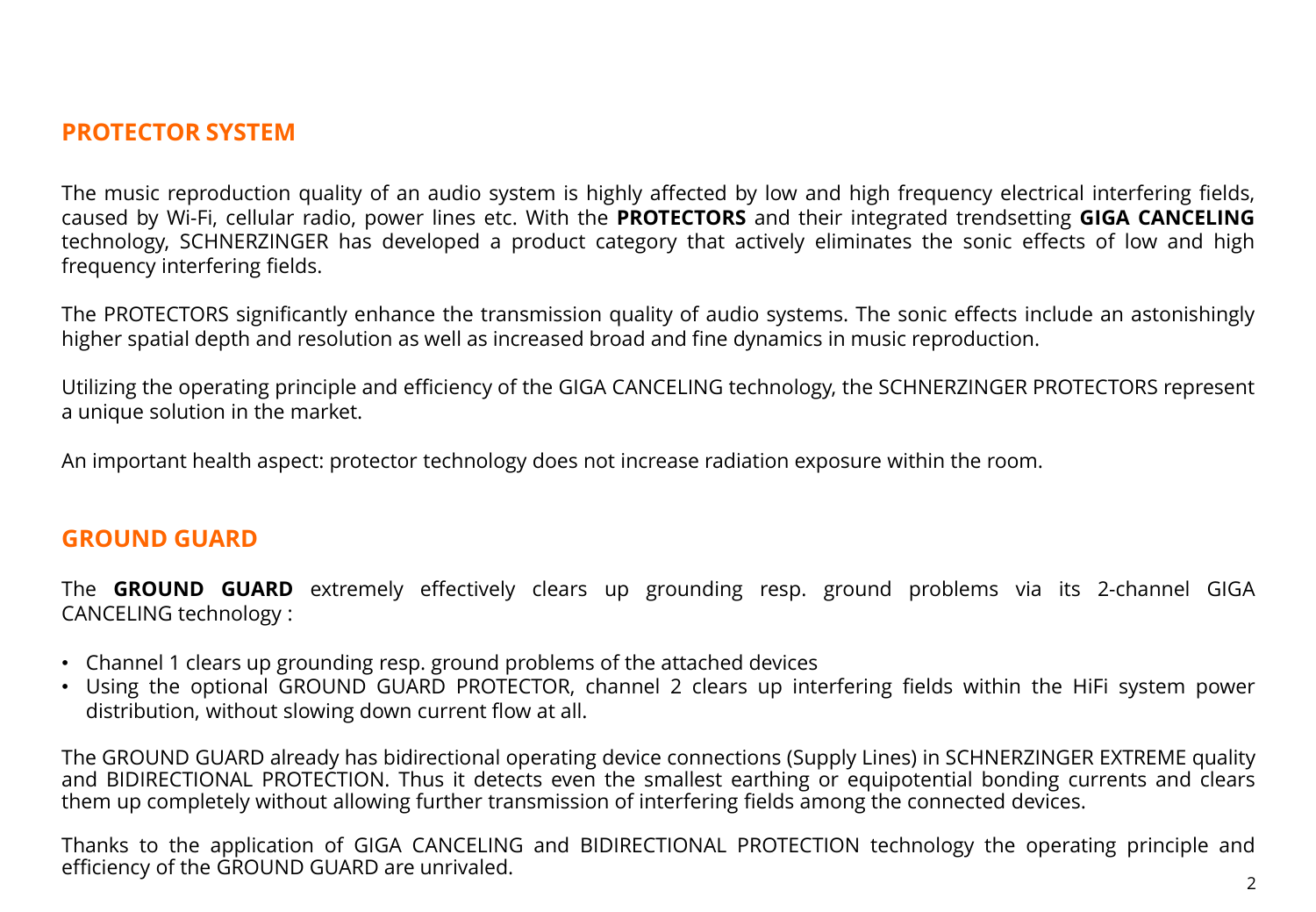# **Connecting the HiFi Components**

The **GROUND GUARD 5, 7** or **8** can be connected to 5, 7 or 8 components (but no speakers\*). HiFi Components are connected by the hard connected **Supply Lines**, as specified in the order.

It's recommended to connect all key components of the HiFi system to the GROUND GUARD, starting with the major source, the other sources and further on in the direction of signal flow through the preamp to the power amplifier. The particular HiFi component should be switched off\* during installation.

Via the Supply Line options RCA, XLR/W, XLR/M, BNC, USB Type A and Type B the free inputs and outputs (but no speaker terminal\*) of the HiFi components are available to connect to the GROUND GUARD.

If a component to be connected has no suitable free input or output, the connection can be done directly to the grounded chassis with the Supply Line Option Chassis Ground.



\* Caution – risk of damage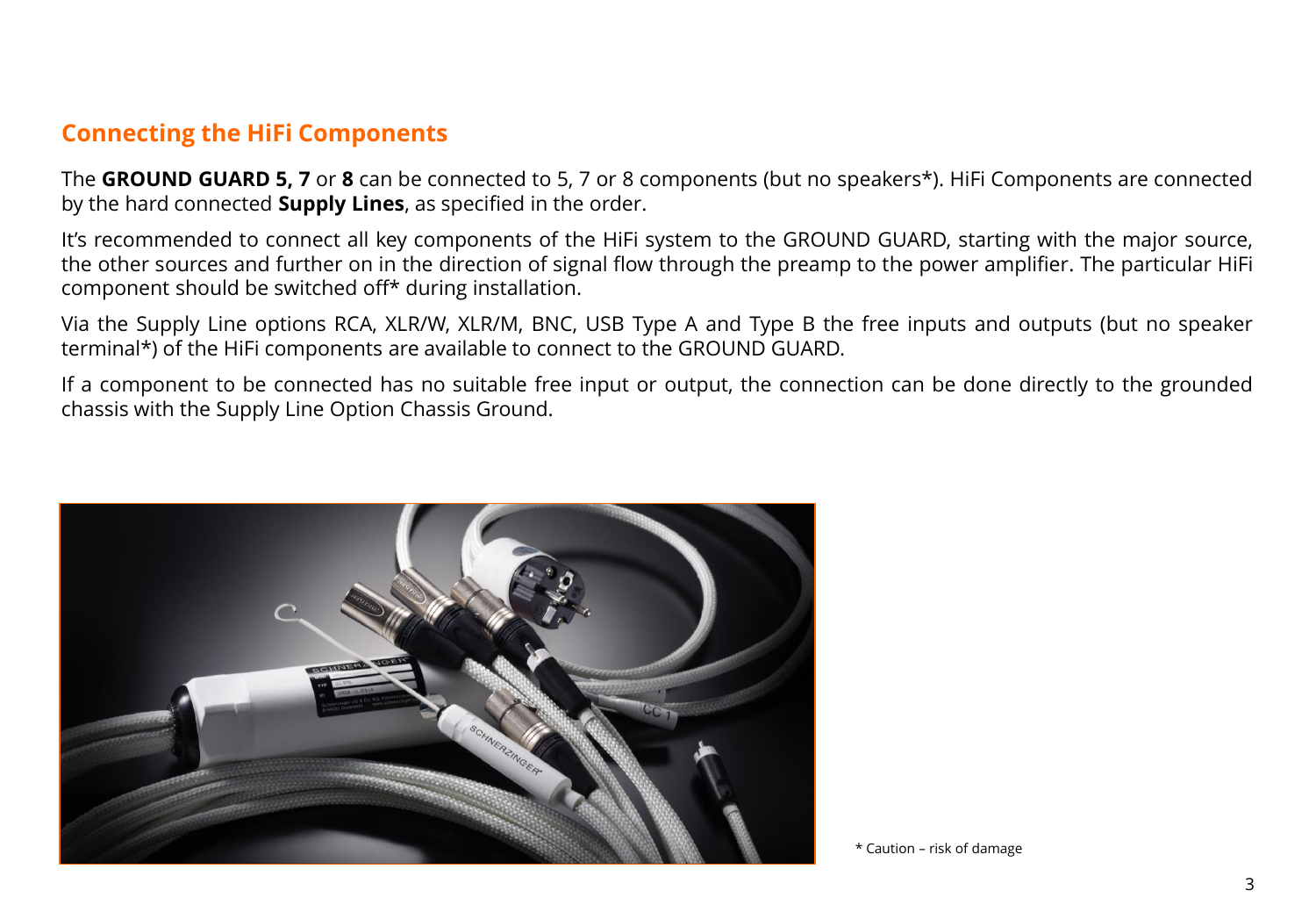# **Setting up the GROUND GUARD**

#### **1. Step: Connecting the HiFi Components**

All system devices should be operated from a single power distributor. The devices are connected to the GROUND GUARD, see separate page 3. The power connection is not yet used, i.e. the sound is first tested without the GROUND GUARD power connection.



#### **2. Step: Optional accessories**

The GROUND GUARD has two free CC1 connections. The optional GROUND GUARD PROTECTOR and / or the PROFESSIONAL accessory **GROUND GUARD BOOSTER** can be connected here. A maximum of one BOOSTER may be connected.

The use of one PROTECTOR is sufficient to clean up the interfering fields in the power distributor; a second one increases the effect. Two PROTECTORS can be connected in series to one CC1 connection or one each to both CC1 connections.

### **3. Step: Connecting to the power grid**

The **GROUND GUARD** should be connected\* to the first slot of the HiFi power strip or at the next free slot after a SCHNERZINGER GRID PROTECTOR or MULTI GUARD. Test whether operating the GROUND GUARD without a power connection will give better results. In this case, it should be connected to the grid once a year for 15 minutes to maintain its performance.

<sup>\*</sup> note the correct phase (marked with a silver dot), measure the phase of your socket.